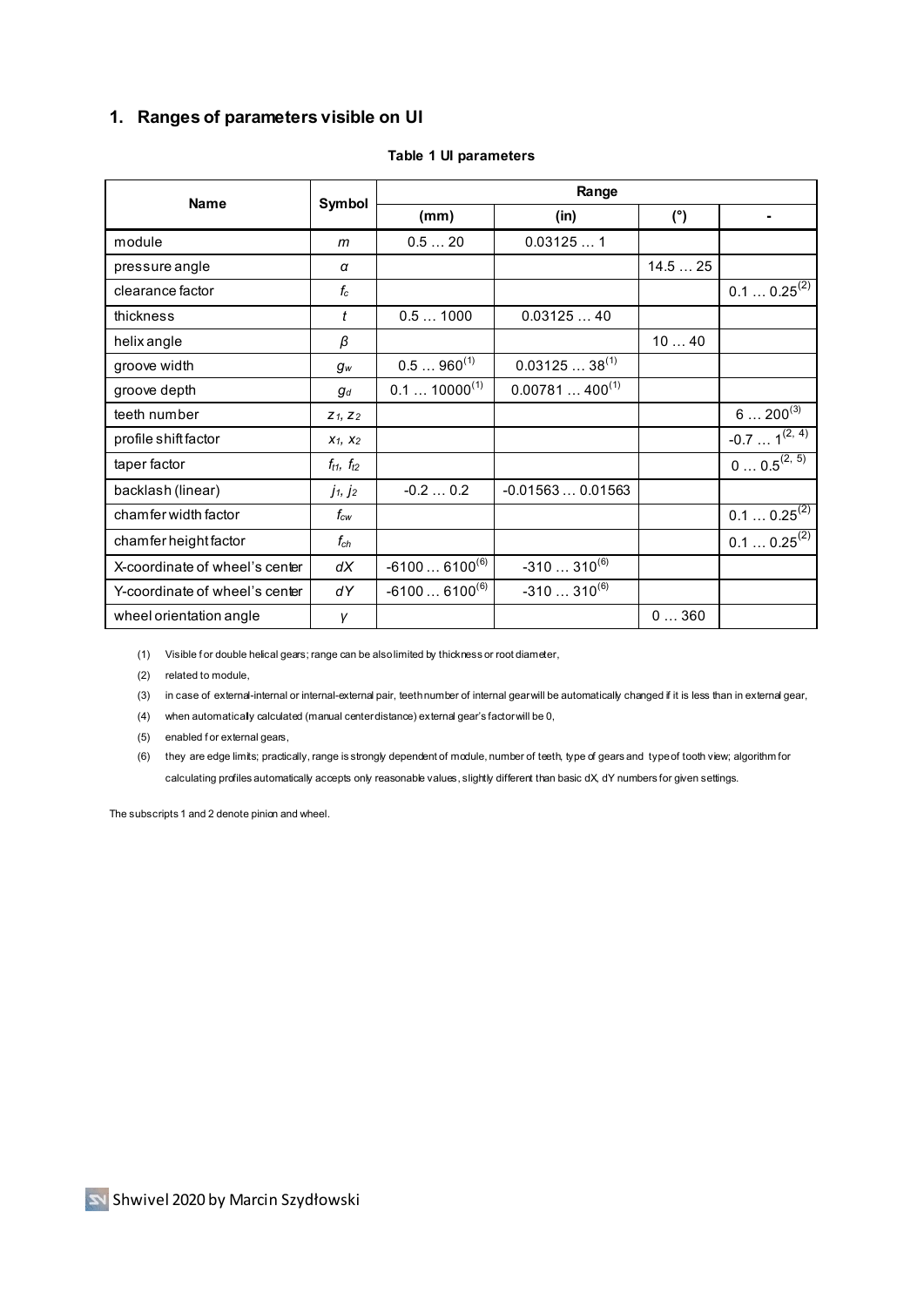# **2. Parameters visible in 3rd mode of preview**

| Symbol | <b>Meaning</b>                                |  |  |
|--------|-----------------------------------------------|--|--|
| z      | number of teeth                               |  |  |
| dw     | working pitch diameter                        |  |  |
| dь     | base diameter                                 |  |  |
| df     | root diameter                                 |  |  |
| da     | outside diameter                              |  |  |
| aw     | working pressure angle                        |  |  |
| а      | center distance                               |  |  |
| dX     | X-coordinate of wheel's center <sup>(1)</sup> |  |  |
| dΥ     | Y-coordinate of wheel's center <sup>(1)</sup> |  |  |
| v      | wheel orientation angle <sup>(1)</sup>        |  |  |
| dir.   | teeth direction <sup>(2)</sup>                |  |  |

#### **Table 2 3 rd mode parameters**

(1) Visible only for wheel,

(2) right/left, only for non-straight teeth.